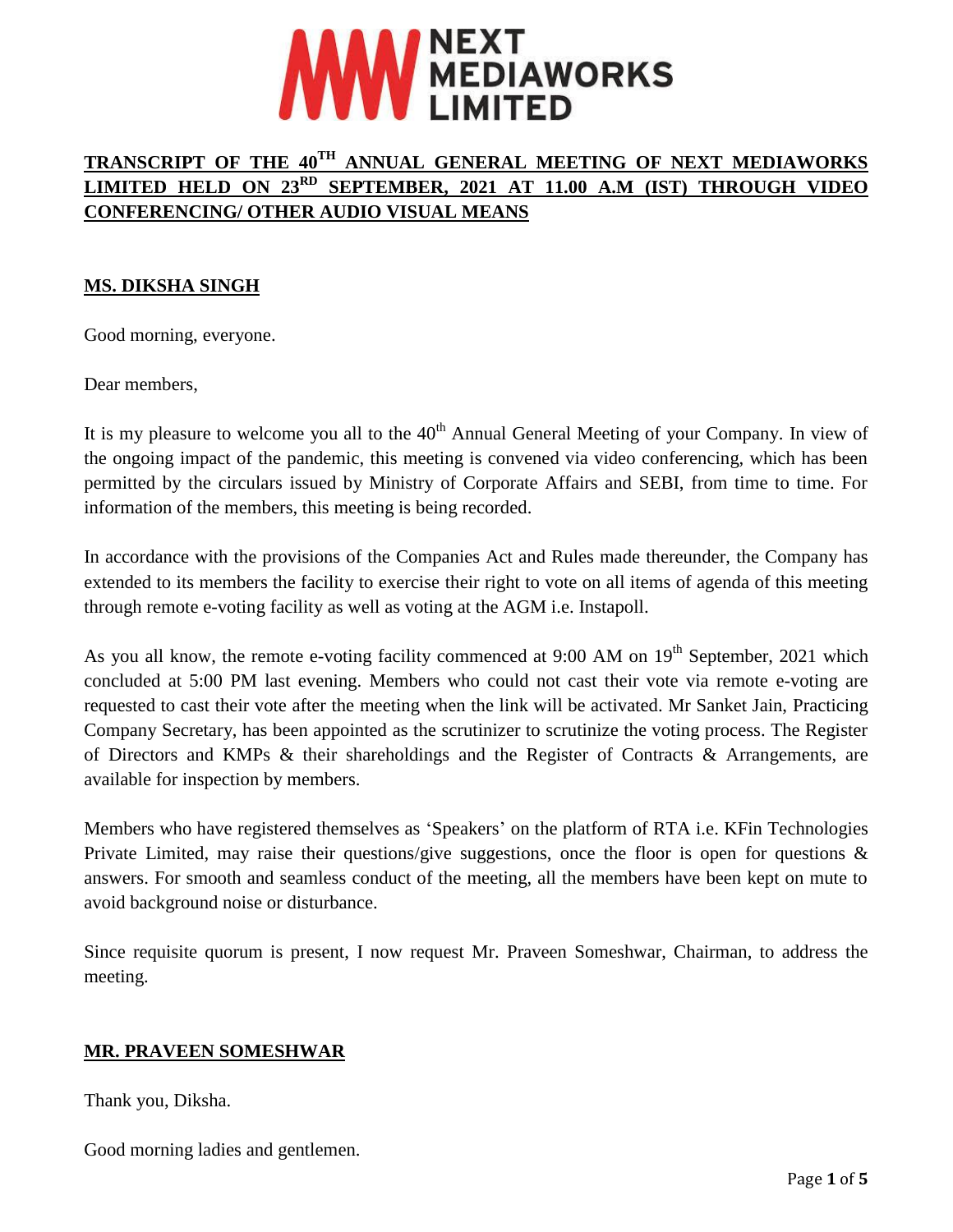On behalf of Next Mediaworks Limited, I extend a very warm welcome to all the shareholders who have joined the AGM. The Company has taken necessary steps which are required to be taken as per the provisions of law to enable the members to participate at this meeting via video conferencing and vote on the resolutions set forth in the notice convening this AGM.

As the requisite quorum is present, I call this meeting to order.

Let me introduce the Directors and KMPs of the Company, who are present in this meeting.

- 1. Mr. Sameer Singh, *Independent Director*
- 2. Ms. Suchitra Rajendra, *Independent Director*
- 3. Mr. Dinesh Mittal, *Non-Executive Director*
- 4. Mr. Samudra Bhattacharya, *Non-Executive Director*
- 5. Mr. Ramesh Menon, *CEO*
- 6. Mr. Anup Sharma, *CFO*
- 7. Ms. Diksha Singh, *Company Secretary*

Mr. Ajay Relan, Chairman of Audit Committee and Nomination & Remuneration Committee, is not able to attend this meeting, due to a medical exigency.

Mr. Rajesh Arora, Partner of B S R and Associates representing Statutory Auditors and Mr. Manish Gupta, Managing Partner of RMG & Associates representing Secretarial Auditor, have also joined this meeting.

Now, Diksha will take us through the agenda items.

# **MS. DIKSHA SINGH**

Thank you sir.

The Annual Report for the financial year 2021 containing the Board's Report, Auditor's Report, financial statements, and other reports along with Notice of this AGM have already been circulated to the members at their registered email address. With your permission, I take them as read.

Since the Statutory Auditor's Report and Secretarial Auditor's Report does not contain any qualification or observation or adverse remark or disclaimer, the same are not required to be read at this meeting.

In terms of the Notice convening this AGM, there are 3 agenda items which are proposed as Ordinary Resolutions. The items of agenda of this meeting are as follows: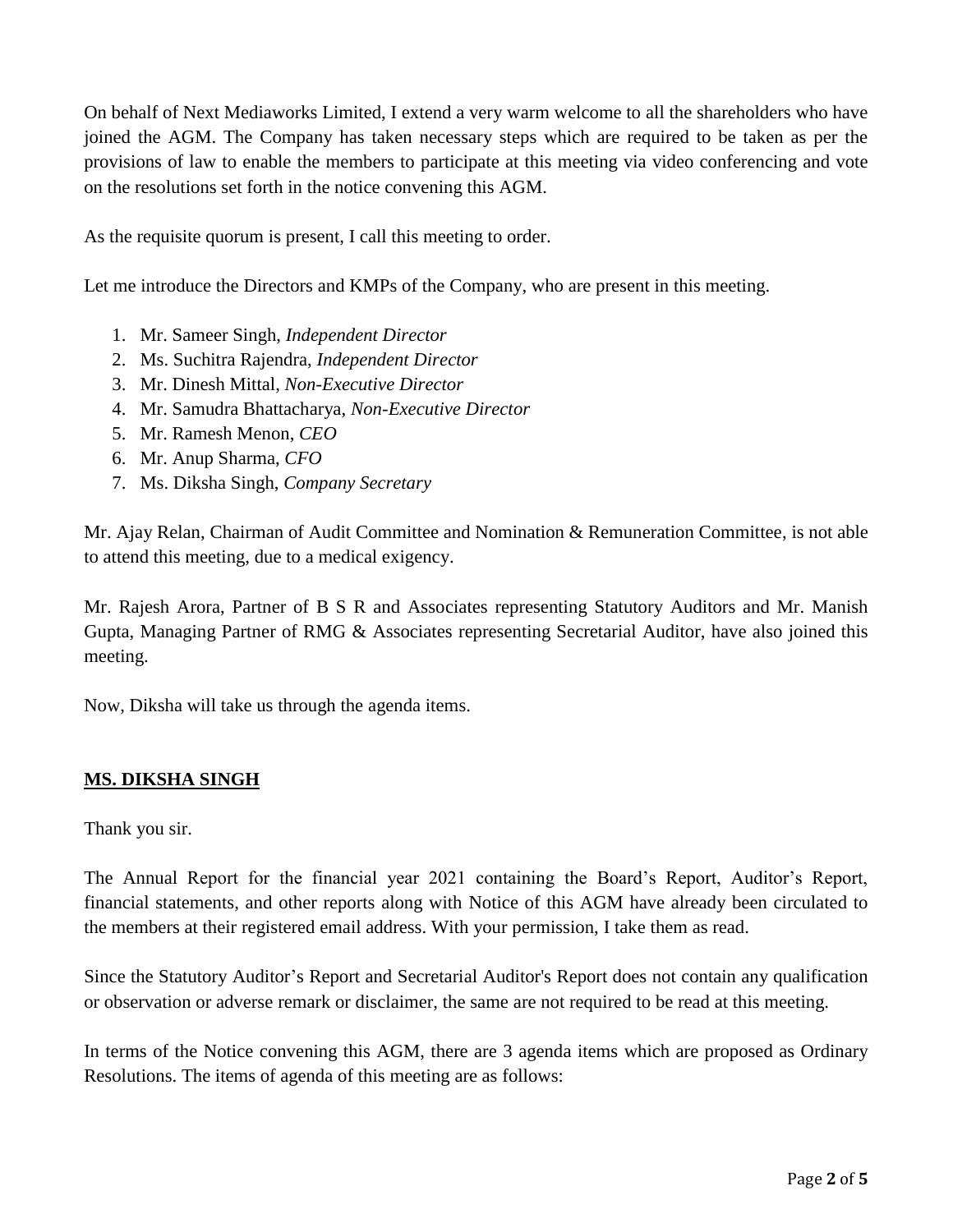### **Ordinary Business**

#### **Item no. 1**

To consider and adopt:

- a) the audited standalone financial statements of the Company for the financial year ended 31<sup>st</sup> March, 2021 and the reports of the Board of Directors and Auditor thereon; and
- b) the audited consolidated financial statements of the Company for the financial year ended  $31<sup>st</sup>$  March, 2021 and report of the Auditor thereon.

#### **Item no. 2**

Appointment of Mr. Dinesh Mittal as Director, who retires by rotation, and being eligible, offers himself for re-appointment.

#### **Special Business**

#### **Item no. 3**

Appointment of Mr. Samudra Bhattacharya as Non-executive Director, liable to retire by rotation.

So, these are the 3 items which are put up for approval at the meeting.

With the permission of Chair, may I now request the moderator to initiate the Q&A session. Moderator may please enable 11 pre-registered shareholders to come up one by one and speak. Members are requested to be precise and take not more than 3 minutes each to share their views and queries.

#### **MODERATOR**

Thank you.

I'll bring the pre-registered speakers who are available currently, one by one.

The first speaker is Ms. Lekha Satish Shah from Mumbai who is currently not available, so we will move to the next speaker.

The next speaker is Mr. Yusuf Yunus Rangwala from Mumbai. Even Mr. Yusuf is not available at this moment. We'll move to the third speaker.

The third speaker is Mr. Hariram Chaudhary from Mumbai, who is also not available at this moment.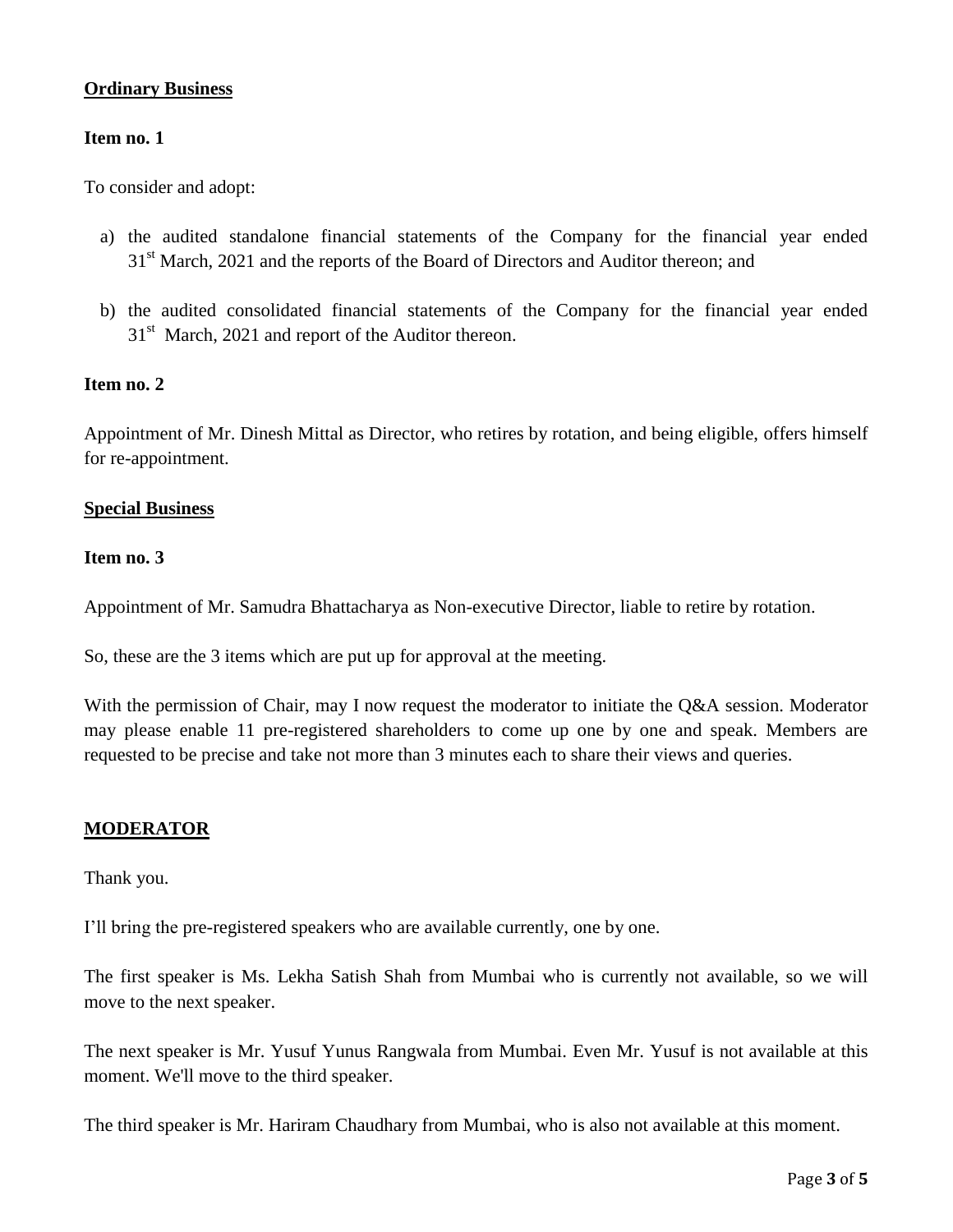We'll move to the fourth speaker. The fourth speaker is Mr. Bimal Kumar Agarwal from Mumbai. Mr. Bimal is also not available at this moment. We'll move on to the next speaker.

The next speaker is Mr. Satish Jayantilal Shah from Mumbai. Even Mr. Satish is not available at this moment. We'll move to the sixth speaker.

The sixth speaker is Mr. Praful Chavda from Hyderabad. Mr. Praful is also not available, so we'll move to the seventh speaker.

The seventh speaker is Ms. Celestine Elizabeth Mascarenhas from Mumbai. Even the speaker, Ms Celestine is also not available.

We'll move to the eighth speaker. The eighth speaker is Mr. Dnyaneshwar Kamlakar Bhagwat from Mumbai. He is also not available. We will move to the ninth speaker.

The ninth speaker is Mr. Dinesh Gopaldas Bhatia from Mumbai. Even Mr Dinesh is not available at this moment. We will move to the tenth speaker.

The tenth speaker is Mr. Kirti Shah from Mumbai. Even Mr. Kirti Shah is also not available at this moment.

We'll move to the 11<sup>th</sup> speaker, which is our last speaker. She is Ms. Vasudha Vikas Dakwe from Thane. Even Ms. Vasudha is also not available at this moment.

With this we have completed the Q&A session. Since none of the registered speakers were available during their turn at this AGM. So now we are handing over the stage back to you.

# **MS. DIKSHA SINGH**

Since we have no questions, I'll request Mr. Praveen Someshwar to proceed with the meeting.

# **MR. PRAVEEN SOMESHWAR**

Okay. So that's unfortunate, none of the speakers were there.

E-voting at the meeting will be activated shortly and will be available for the next 15 minutes. The result of voting on all the items of the agenda of this meeting shall be declared within the prescribed time limit and the same will be uploaded on the Company's website after intimation to the stock exchanges. The business set out in the notice of this meeting has been concluded and a time period of 15 minutes is available with the members for voting, after which the meeting will stand closed.

I thank all members for their participation in this meeting.